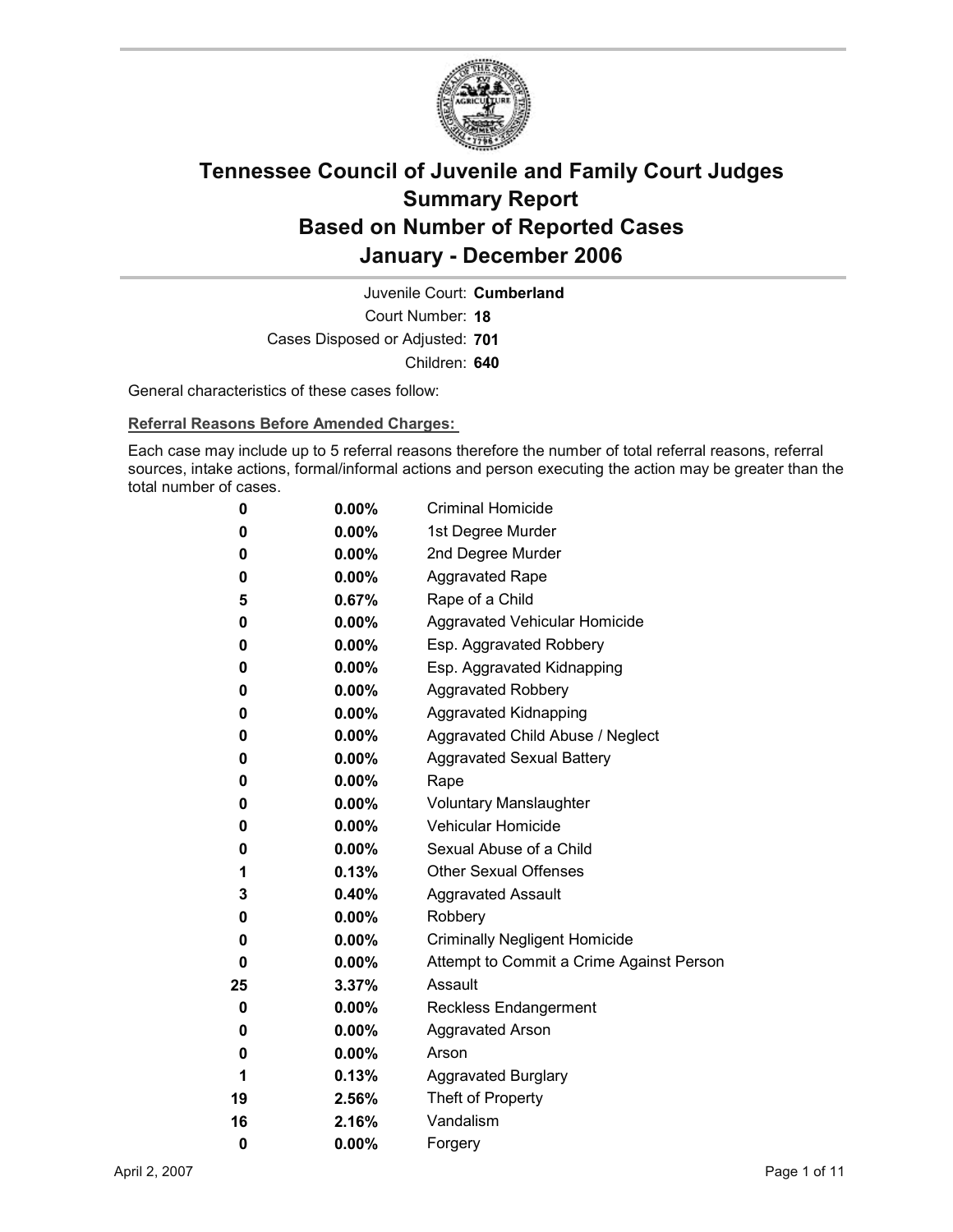

Court Number: **18** Juvenile Court: **Cumberland** Cases Disposed or Adjusted: **701** Children: **640**

#### **Referral Reasons Before Amended Charges:**

Each case may include up to 5 referral reasons therefore the number of total referral reasons, referral sources, intake actions, formal/informal actions and person executing the action may be greater than the total number of cases.

| 0            | 0.00%    | <b>Worthless Checks</b>                                     |
|--------------|----------|-------------------------------------------------------------|
| 0            | $0.00\%$ | Illegal Possession / Fraudulent Use of Credit / Debit Cards |
| $\mathbf 2$  | 0.27%    | <b>Burglary</b>                                             |
| $\mathbf 2$  | 0.27%    | Unauthorized Use of a Vehicle                               |
| 0            | 0.00%    | <b>Cruelty to Animals</b>                                   |
| 0            | $0.00\%$ | Sale of Controlled Substances                               |
| 1            | 0.13%    | <b>Other Drug Offenses</b>                                  |
| 25           | 3.37%    | Possession of Controlled Substances                         |
| $\mathbf 2$  | 0.27%    | <b>Criminal Attempt</b>                                     |
| 1            | 0.13%    | Carrying Weapons on School Property                         |
| 7            | 0.94%    | Unlawful Carrying / Possession of a Weapon                  |
| $\mathbf{2}$ | 0.27%    | <b>Evading Arrest</b>                                       |
| 5            | 0.67%    | Escape                                                      |
| 3            | $0.40\%$ | Driving Under Influence (DUI)                               |
| 21           | 2.83%    | Possession / Consumption of Alcohol                         |
| 0            | $0.00\%$ | Resisting Stop, Frisk, Halt, Arrest or Search               |
| 0            | $0.00\%$ | <b>Aggravated Criminal Trespass</b>                         |
| 1            | 0.13%    | Harassment                                                  |
| 0            | $0.00\%$ | Failure to Appear                                           |
| 1            | 0.13%    | Filing a False Police Report                                |
| 0            | $0.00\%$ | Criminal Impersonation                                      |
| 33           | 4.45%    | <b>Disorderly Conduct</b>                                   |
| 5            | 0.67%    | <b>Criminal Trespass</b>                                    |
| $\mathbf{2}$ | 0.27%    | <b>Public Intoxication</b>                                  |
| 0            | $0.00\%$ | Gambling                                                    |
| 188          | 25.37%   | <b>Traffic</b>                                              |
| 0            | $0.00\%$ | Local Ordinances                                            |
| 6            | 0.81%    | Violation of Wildlife Regulations                           |
| 1            | 0.13%    | Contempt of Court                                           |
| 32           | 4.32%    | Violation of Probation                                      |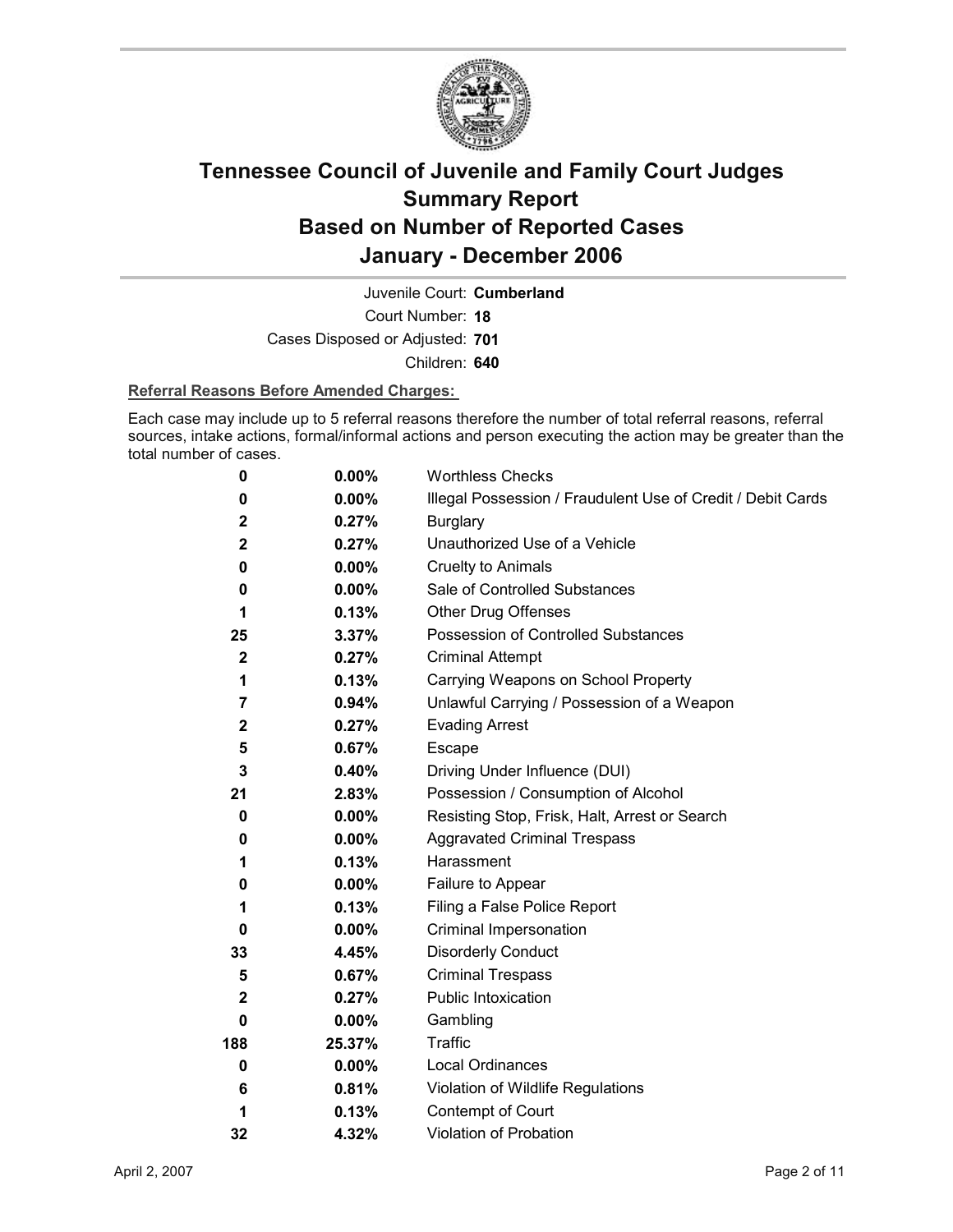

Court Number: **18** Juvenile Court: **Cumberland** Cases Disposed or Adjusted: **701** Children: **640**

#### **Referral Reasons Before Amended Charges:**

Each case may include up to 5 referral reasons therefore the number of total referral reasons, referral sources, intake actions, formal/informal actions and person executing the action may be greater than the total number of cases.

| 741          | 100.00%  | <b>Total Referrals</b>                 |
|--------------|----------|----------------------------------------|
| 1            | 0.13%    | Other                                  |
| 0            | 0.00%    | <b>Consent to Marry</b>                |
| 0            | $0.00\%$ | <b>Request for Medical Treatment</b>   |
| 167          | 22.54%   | Child Support                          |
| 46           | 6.21%    | Paternity / Legitimation               |
| 0            | 0.00%    | Visitation                             |
| 11           | 1.48%    | Custody                                |
| 0            | 0.00%    | <b>Foster Care Review</b>              |
| 0            | $0.00\%$ | <b>Administrative Review</b>           |
| $\mathbf{2}$ | 0.27%    | <b>Judicial Review</b>                 |
| 0            | 0.00%    | Violation of Informal Adjustment       |
| 1            | 0.13%    | <b>Violation of Pretrial Diversion</b> |
| $\mathbf{2}$ | 0.27%    | <b>Termination of Parental Rights</b>  |
| 3            | 0.40%    | Dependency / Neglect                   |
| 0            | 0.00%    | <b>Physically Abused Child</b>         |
| 0            | $0.00\%$ | Sexually Abused Child                  |
| 4            | 0.54%    | <b>Violation of Curfew</b>             |
| 0            | 0.00%    | Violation of a Valid Court Order       |
| 30           | 4.05%    | Possession of Tobacco Products         |
| 3            | 0.40%    | Out-of-State Runaway                   |
| 13           | 1.75%    | In-State Runaway                       |
| 33           | 4.45%    | Truancy                                |
| 12           | 1.62%    | <b>Unruly Behavior</b>                 |
| 3            | 0.40%    | <b>Violation of Aftercare</b>          |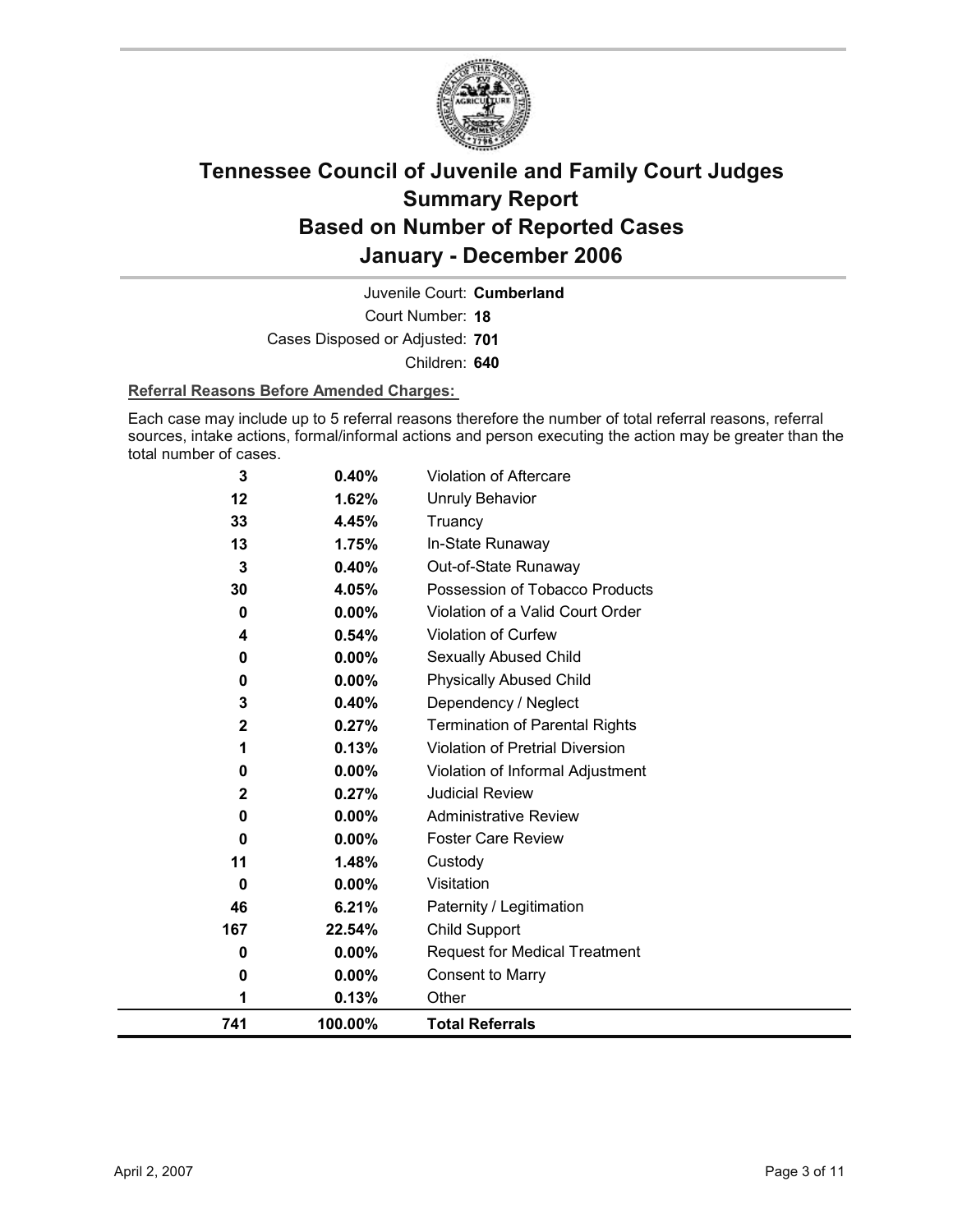

|                            |                                 | Juvenile Court: Cumberland        |  |
|----------------------------|---------------------------------|-----------------------------------|--|
|                            |                                 | Court Number: 18                  |  |
|                            | Cases Disposed or Adjusted: 701 |                                   |  |
|                            |                                 | Children: 640                     |  |
| <b>Referral Sources: 1</b> |                                 |                                   |  |
| 383                        | 51.69%                          | Law Enforcement                   |  |
| 113                        | 15.25%                          | Parents                           |  |
| 3                          | 0.40%                           | <b>Relatives</b>                  |  |
| 0                          | $0.00\%$                        | Self                              |  |
| 40                         | 5.40%                           | School                            |  |
| $\bf{0}$                   | 0.00%                           | <b>CSA</b>                        |  |
| 20                         | 2.70%                           | <b>DCS</b>                        |  |
| 1                          | 0.13%                           | Other State Department            |  |
| 106                        | 14.30%                          | <b>District Attorney's Office</b> |  |
| 28                         | 3.78%                           | <b>Court Staff</b>                |  |
| $\mathbf{3}$               | 0.40%                           | Social Agency                     |  |
| 1                          | 0.13%                           | <b>Other Court</b>                |  |
| 17                         | 2.29%                           | Victim                            |  |
| 25                         | 3.37%                           | Child & Parent                    |  |
| 0                          | $0.00\%$                        | Hospital                          |  |
| 0                          | 0.00%                           | Unknown                           |  |
| 1                          | 0.13%                           | Other                             |  |
| 741                        | 100.00%                         | <b>Total Referral Sources</b>     |  |
|                            |                                 |                                   |  |

#### **Age of Child at Referral: 2**

| 640 | 100.00%  | <b>Total Child Count</b> |
|-----|----------|--------------------------|
| 0   | $0.00\%$ | Unknown / Not Reported   |
| 6   | 0.94%    | Ages 19 and Over         |
| 161 | 25.16%   | Ages 17 through 18       |
| 198 | 30.94%   | Ages 15 through 16       |
| 79  | 12.34%   | Ages 13 through 14       |
| 18  | 2.81%    | Ages 11 through 12       |
| 178 | 27.81%   | Ages 10 and Under        |
|     |          |                          |

 $1$  If different than number of Referral Reasons (741), verify accuracy of your court's data.

<sup>2</sup> One child could be counted in multiple categories, verify accuracy of your court's data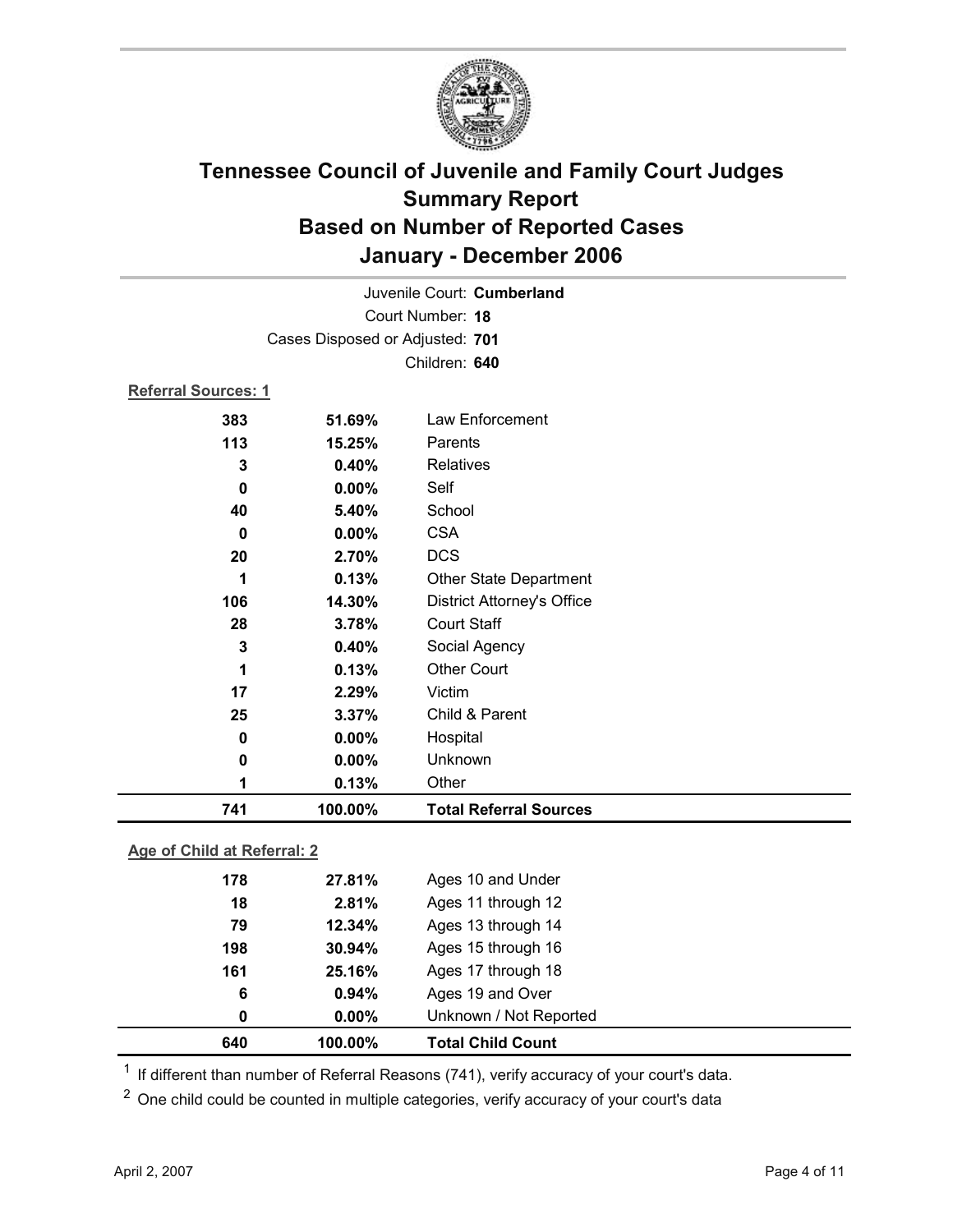

| Juvenile Court: Cumberland              |                                 |                          |  |  |
|-----------------------------------------|---------------------------------|--------------------------|--|--|
| Court Number: 18                        |                                 |                          |  |  |
|                                         | Cases Disposed or Adjusted: 701 |                          |  |  |
|                                         |                                 | Children: 640            |  |  |
| Sex of Child: 1                         |                                 |                          |  |  |
| 397                                     | 62.03%                          | Male                     |  |  |
| 231                                     | 36.09%                          | Female                   |  |  |
| 12                                      | 1.88%                           | Unknown                  |  |  |
| 640                                     | 100.00%                         | <b>Total Child Count</b> |  |  |
| Race of Child: 1                        |                                 |                          |  |  |
| 541                                     | 84.53%                          | White                    |  |  |
| $\mathbf{2}$                            | 0.31%                           | African American         |  |  |
| $\mathbf 0$                             | 0.00%                           | Native American          |  |  |
| $\mathbf 2$                             | 0.31%                           | Asian                    |  |  |
| $\mathbf{0}$                            | 0.00%                           | Mixed                    |  |  |
| 95                                      | 14.84%                          | Unknown                  |  |  |
| 640                                     | 100.00%                         | <b>Total Child Count</b> |  |  |
| <b>Hispanic Origin: 1</b>               |                                 |                          |  |  |
| 13                                      | 2.03%                           | Yes                      |  |  |
| 498                                     | 77.81%                          | <b>No</b>                |  |  |
| 129                                     | 20.16%                          | Unknown                  |  |  |
| 640                                     | 100.00%                         | <b>Total Child Count</b> |  |  |
| <b>School Enrollment of Children: 1</b> |                                 |                          |  |  |
| 342                                     | 53.44%                          | Yes                      |  |  |
| 161                                     | 25.16%                          | No                       |  |  |
| 137                                     | 21.41%                          | Unknown                  |  |  |
| 640                                     | 100.00%                         | <b>Total Child Count</b> |  |  |

 $1$  One child could be counted in multiple categories, verify accuracy of your court's data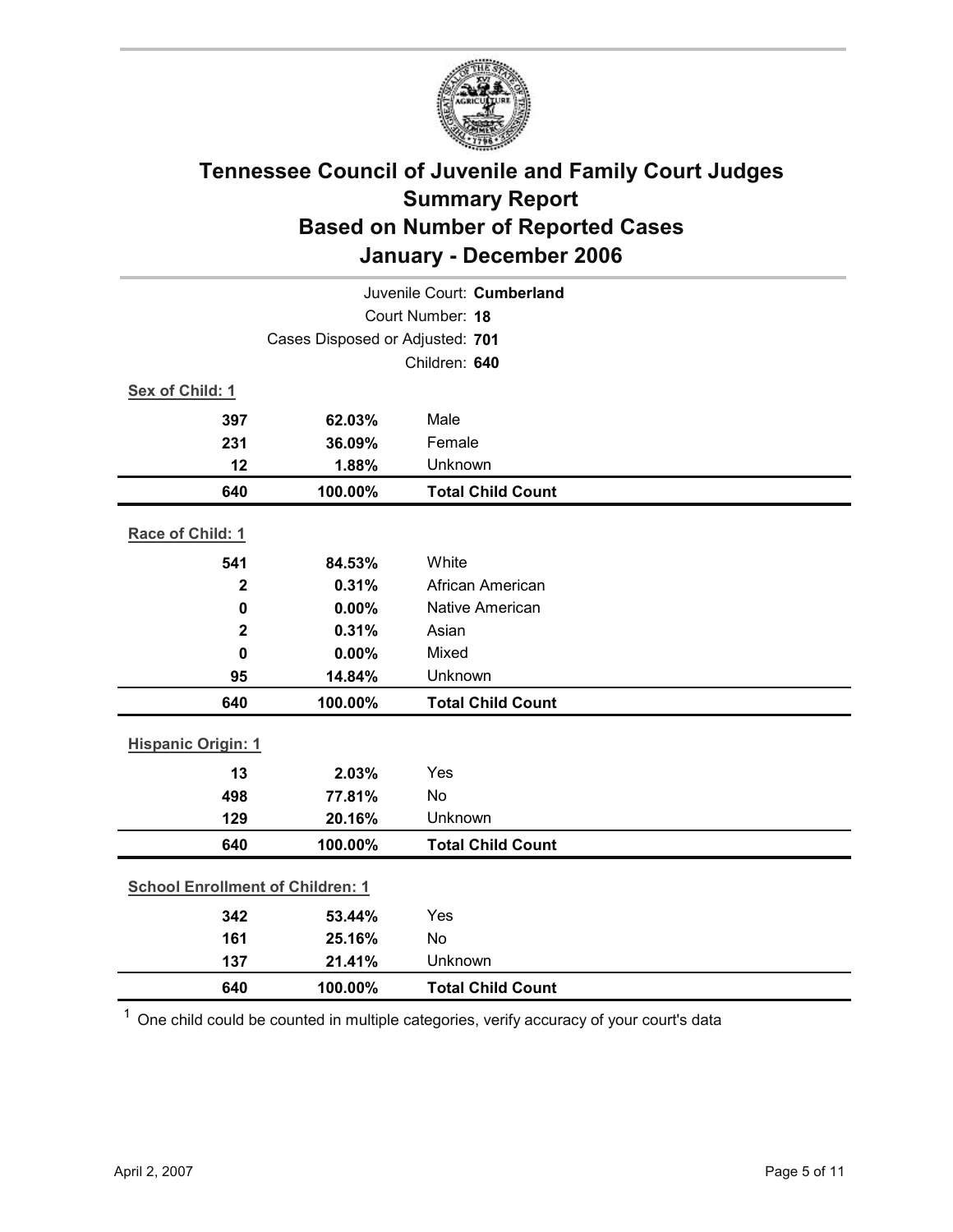

Court Number: **18** Juvenile Court: **Cumberland** Cases Disposed or Adjusted: **701** Children: **640 Living Arrangement of Child at Time of Referral: 1 145 22.66%** With Both Biological Parents

| 640 | 100.00% | <b>Total Child Count</b>             |
|-----|---------|--------------------------------------|
| 2   | 0.31%   | Other                                |
| 39  | 6.09%   | Unknown                              |
| 6   | 0.94%   | Independent                          |
| 3   | 0.47%   | In an Institution                    |
| 3   | 0.47%   | In a Residential Center              |
|     | 0.16%   | In a Group Home                      |
| 23  | 3.59%   | With Foster Family                   |
| 17  | 2.66%   | With Adoptive Parents                |
| 35  | 5.47%   | <b>With Relatives</b>                |
| 36  | 5.63%   | <b>With Father</b>                   |
| 286 | 44.69%  | With Mother                          |
| 35  | 5.47%   | With Mother and Stepfather           |
| 9   | 1.41%   | With Father and Stepmother           |
| 145 | 22.66%  | <i>vvith Both Biological Parents</i> |

|--|

| 701 | 100.00%  | <b>Total Detention Count</b> |  |
|-----|----------|------------------------------|--|
| 0   | $0.00\%$ | Other                        |  |
| 697 | 99.43%   | Does Not Apply               |  |
| 0   | $0.00\%$ | <b>Unknown</b>               |  |
| 0   | $0.00\%$ | <b>Psychiatric Hospital</b>  |  |
| 0   | $0.00\%$ | Jail - No Separation         |  |
| 0   | $0.00\%$ | Jail - Partial Separation    |  |
| 0   | $0.00\%$ | Jail - Complete Separation   |  |
| 4   | 0.57%    | Juvenile Detention Facility  |  |
| 0   | $0.00\%$ | Non-Secure Placement         |  |
|     |          |                              |  |

 $<sup>1</sup>$  One child could be counted in multiple categories, verify accuracy of your court's data</sup>

 $2$  If different than number of Cases (701) verify accuracy of your court's data.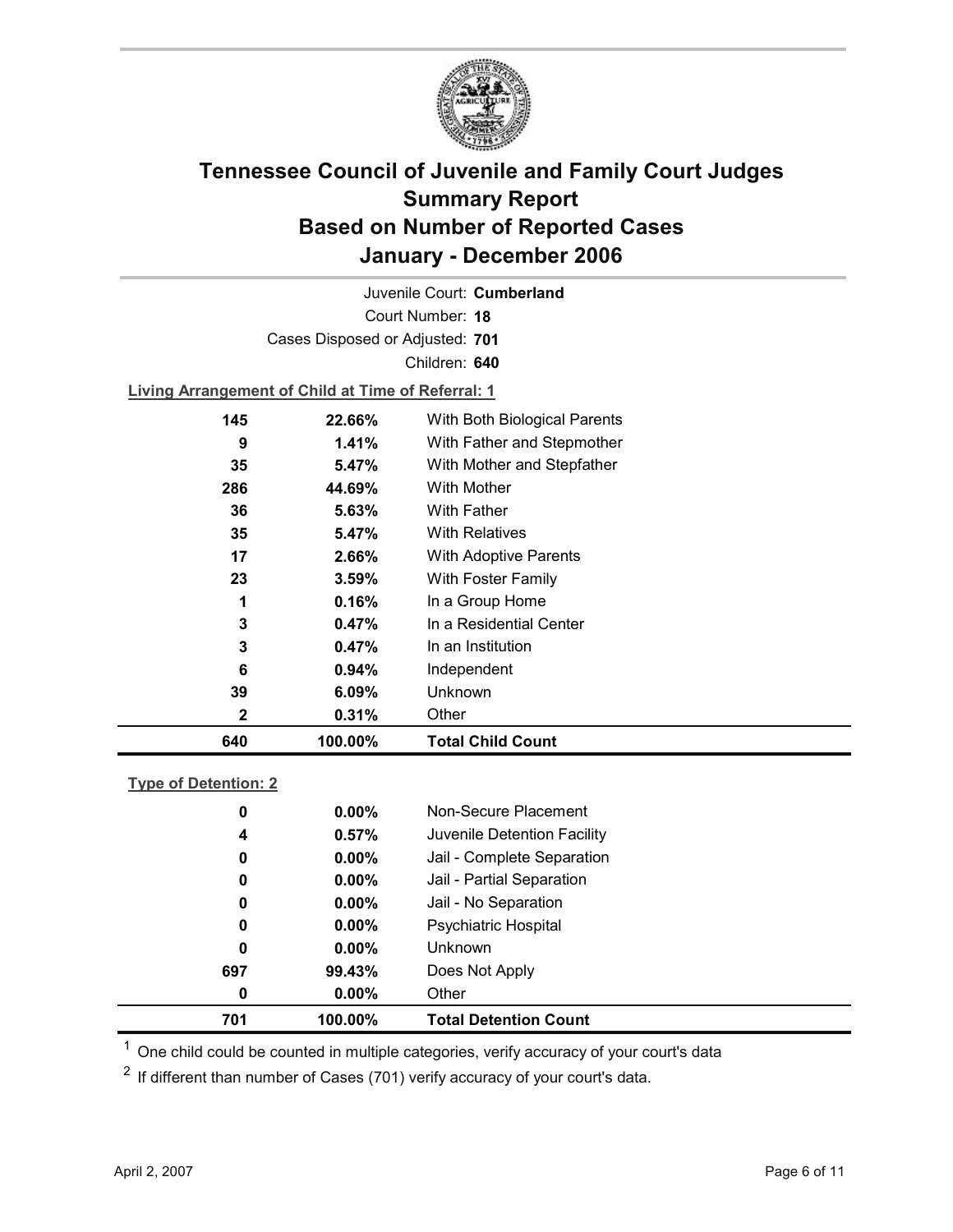

|                          |                                                    | Juvenile Court: Cumberland                 |  |
|--------------------------|----------------------------------------------------|--------------------------------------------|--|
| Court Number: 18         |                                                    |                                            |  |
|                          | Cases Disposed or Adjusted: 701                    |                                            |  |
|                          |                                                    | Children: 640                              |  |
|                          | <b>Placement After Secure Detention Hearing: 1</b> |                                            |  |
| $\mathbf 0$              | $0.00\%$                                           | Returned to Prior Living Arrangement       |  |
| $\mathbf{2}$             | 0.29%                                              | Juvenile Detention Facility                |  |
| $\bf{0}$                 | 0.00%                                              | Jail                                       |  |
| 0                        | $0.00\%$                                           | Shelter / Group Home                       |  |
| 0                        | 0.00%                                              | <b>Foster Family Home</b>                  |  |
| 1                        | 0.14%                                              | <b>Psychiatric Hospital</b>                |  |
| 0                        | $0.00\%$                                           | Unknown / Not Reported                     |  |
| 698                      | 99.57%                                             | Does Not Apply                             |  |
| $\bf{0}$                 | $0.00\%$                                           | Other                                      |  |
|                          |                                                    |                                            |  |
| 701                      | 100.00%                                            | <b>Total Placement Count</b>               |  |
|                          |                                                    |                                            |  |
| <b>Intake Actions: 2</b> |                                                    |                                            |  |
| 371                      | 50.07%                                             | <b>Petition Filed</b>                      |  |
| 2                        | 0.27%                                              | <b>Motion Filed</b>                        |  |
| 366                      | 49.39%                                             | <b>Citation Processed</b>                  |  |
| 0                        | $0.00\%$                                           | Notification of Paternity Processed        |  |
| 1                        | 0.13%                                              | Scheduling of Judicial Review              |  |
| 0                        | $0.00\%$                                           | <b>Scheduling of Administrative Review</b> |  |
| 0                        | 0.00%                                              | Scheduling of Foster Care Review           |  |
| 0                        | $0.00\%$                                           | Unknown                                    |  |
| 0                        | $0.00\%$                                           | Does Not Apply                             |  |
| 1<br>741                 | 0.13%<br>100.00%                                   | Other<br><b>Total Intake Count</b>         |  |

 $1$  If different than number of Cases (701) verify accuracy of your court's data.

 $2$  If different than number of Referral Reasons (741), verify accuracy of your court's data.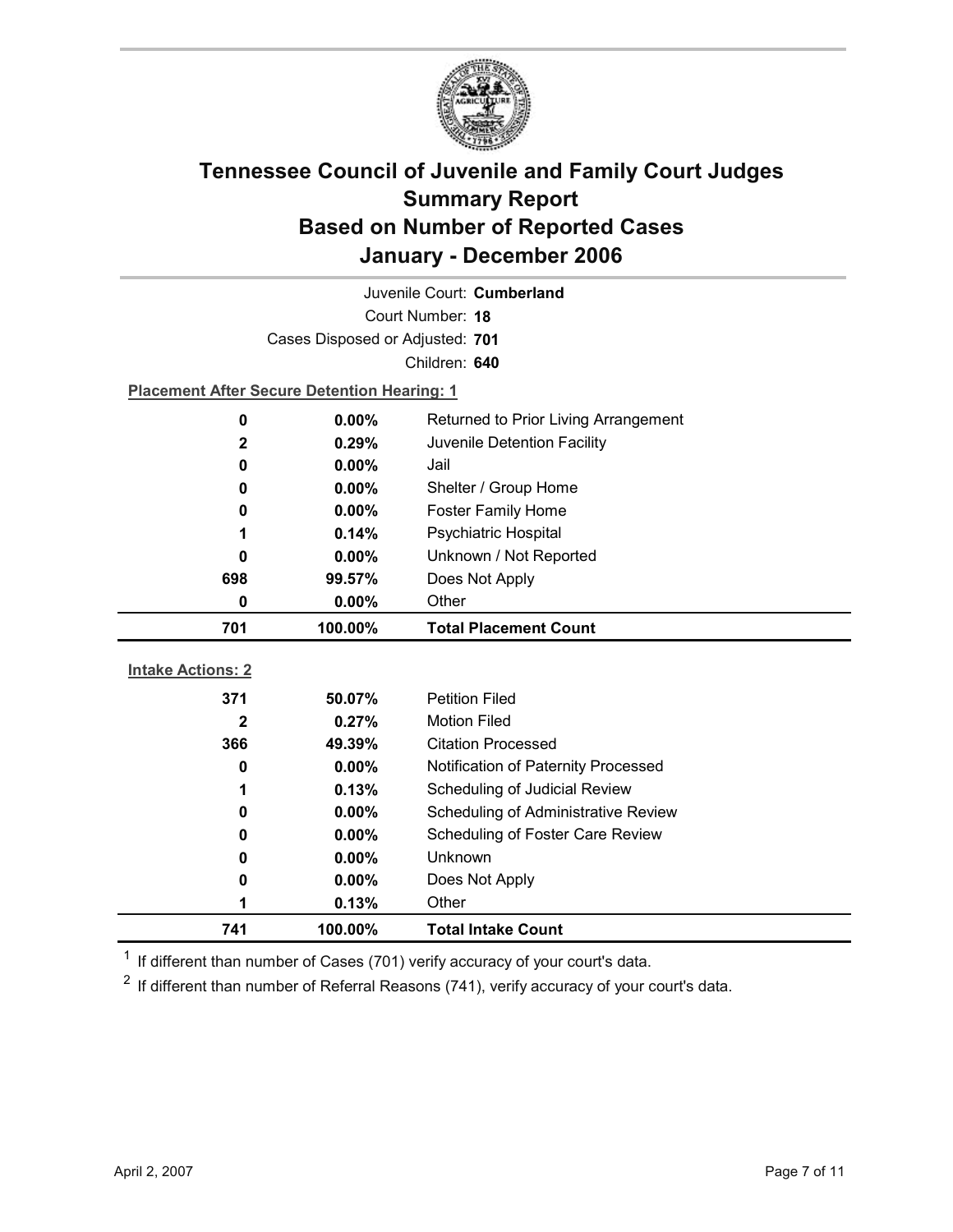

Court Number: **18** Juvenile Court: **Cumberland** Cases Disposed or Adjusted: **701** Children: **640**

**Last Grade Completed by Child: 1**

| 0                                       | 0.00%   | Too Young for School         |
|-----------------------------------------|---------|------------------------------|
| 0                                       | 0.00%   | Preschool                    |
| 1                                       | 0.16%   | Kindergarten                 |
| $\mathbf 2$                             | 0.31%   | 1st Grade                    |
| 1                                       | 0.16%   | 2nd Grade                    |
| 5                                       | 0.78%   | 3rd Grade                    |
| 4                                       | 0.63%   | 4th Grade                    |
| 7                                       | 1.09%   | 5th Grade                    |
| 9                                       | 1.41%   | 6th Grade                    |
| 27                                      | 4.22%   | 7th Grade                    |
| 74                                      | 11.56%  | 8th Grade                    |
| 91                                      | 14.22%  | 9th Grade                    |
| 56                                      | 8.75%   | 10th Grade                   |
| 56                                      | 8.75%   | 11th Grade                   |
| $\mathbf 0$                             | 0.00%   | 12th Grade                   |
| 0                                       | 0.00%   | Non-Graded Special Ed        |
| 12                                      | 1.88%   | <b>GED</b>                   |
| 8                                       | 1.25%   | Graduated                    |
| 115                                     | 17.97%  | <b>Never Attended School</b> |
| 172                                     | 26.88%  | Unknown                      |
| $\mathbf 0$                             | 0.00%   | Other                        |
| 640                                     | 100.00% | <b>Total Child Count</b>     |
| <b>Enrolled in Special Education: 1</b> |         |                              |
|                                         |         |                              |
| 16                                      | 2.50%   | Yes                          |

| 159 | 24.84%  | Unknown                  |  |
|-----|---------|--------------------------|--|
| 640 | 100.00% | <b>Total Child Count</b> |  |
|     |         |                          |  |

 $1$  One child could be counted in multiple categories, verify accuracy of your court's data

**465 72.66%** No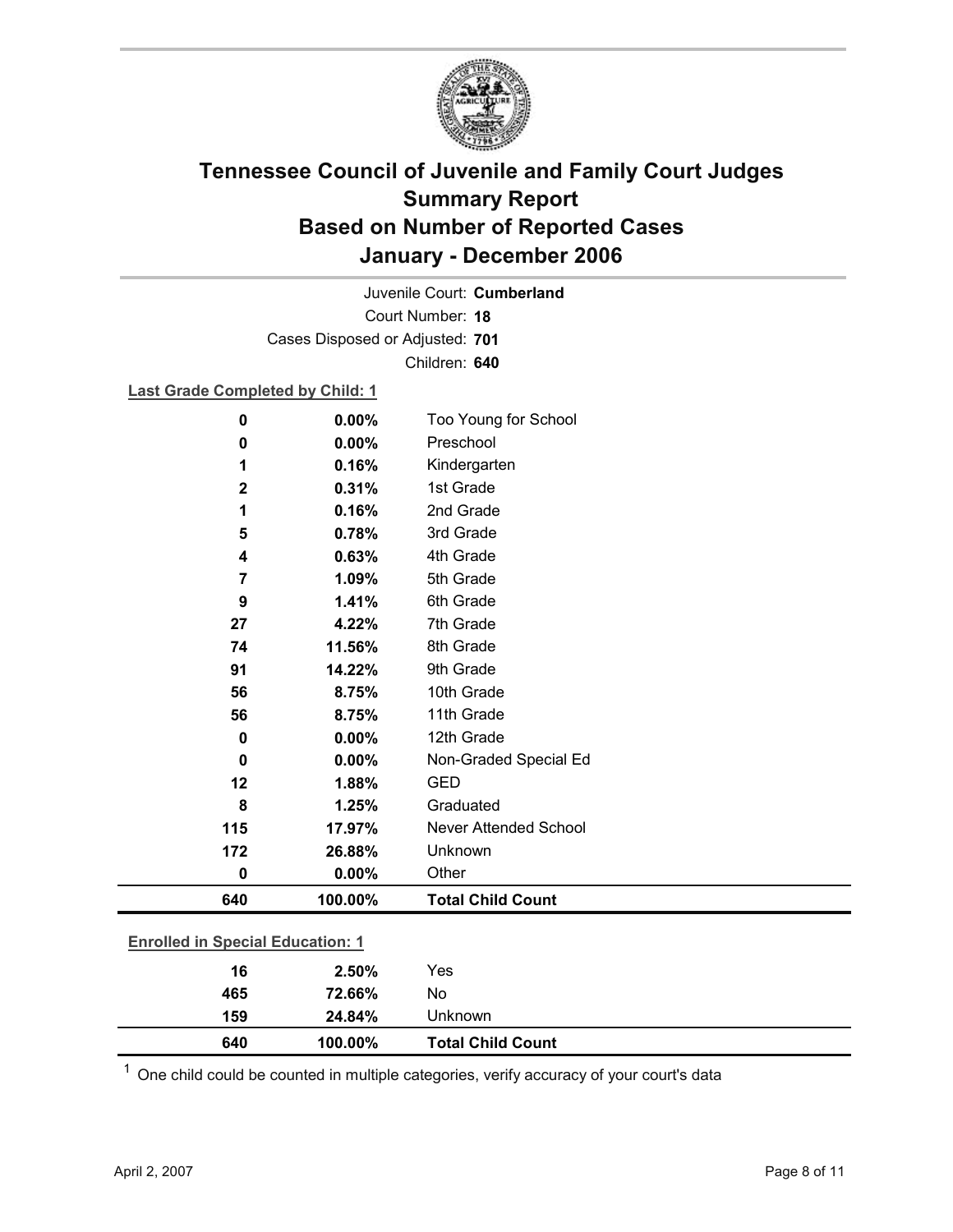

| Juvenile Court: Cumberland      |          |                           |  |  |  |
|---------------------------------|----------|---------------------------|--|--|--|
| Court Number: 18                |          |                           |  |  |  |
| Cases Disposed or Adjusted: 701 |          |                           |  |  |  |
| Children: 640                   |          |                           |  |  |  |
| <b>Action Executed By: 1</b>    |          |                           |  |  |  |
| 521                             | 70.31%   | Judge                     |  |  |  |
| 15                              | 2.02%    | Referee                   |  |  |  |
| 205                             | 27.67%   | <b>YSO</b>                |  |  |  |
| $\boldsymbol{0}$                | $0.00\%$ | Other                     |  |  |  |
| 0                               | $0.00\%$ | Unknown / Not Reported    |  |  |  |
| 741                             | 100.00%  | <b>Total Action Count</b> |  |  |  |

#### **Formal / Informal Actions: 1**

| 55           | 7.42%    | Dismissed                                      |
|--------------|----------|------------------------------------------------|
| 8            | 1.08%    | Retired / Nolle Prosequi                       |
| 141          | 19.03%   | <b>Complaint Substantiated Delinquent</b>      |
| 37           | 4.99%    | <b>Complaint Substantiated Status Offender</b> |
| $\mathbf{2}$ | 0.27%    | Complaint Substantiated Dependent / Neglected  |
| 0            | $0.00\%$ | <b>Complaint Substantiated Abused</b>          |
| $\bf{0}$     | $0.00\%$ | <b>Complaint Substantiated Mentally III</b>    |
| 209          | 28.21%   | Informal Adjustment                            |
| 43           | 5.80%    | <b>Pretrial Diversion</b>                      |
| 0            | $0.00\%$ | <b>Transfer to Adult Court Hearing</b>         |
| 0            | $0.00\%$ | Charges Cleared by Transfer to Adult Court     |
| 0            | $0.00\%$ | <b>Special Proceeding</b>                      |
| 3            | 0.40%    | <b>Review Concluded</b>                        |
| 14           | $1.89\%$ | Case Held Open                                 |
| 229          | 30.90%   | Other                                          |
| 0            | $0.00\%$ | Unknown / Not Reported                         |
| 741          | 100.00%  | <b>Total Action Count</b>                      |

 $1$  If different than number of Referral Reasons (741), verify accuracy of your court's data.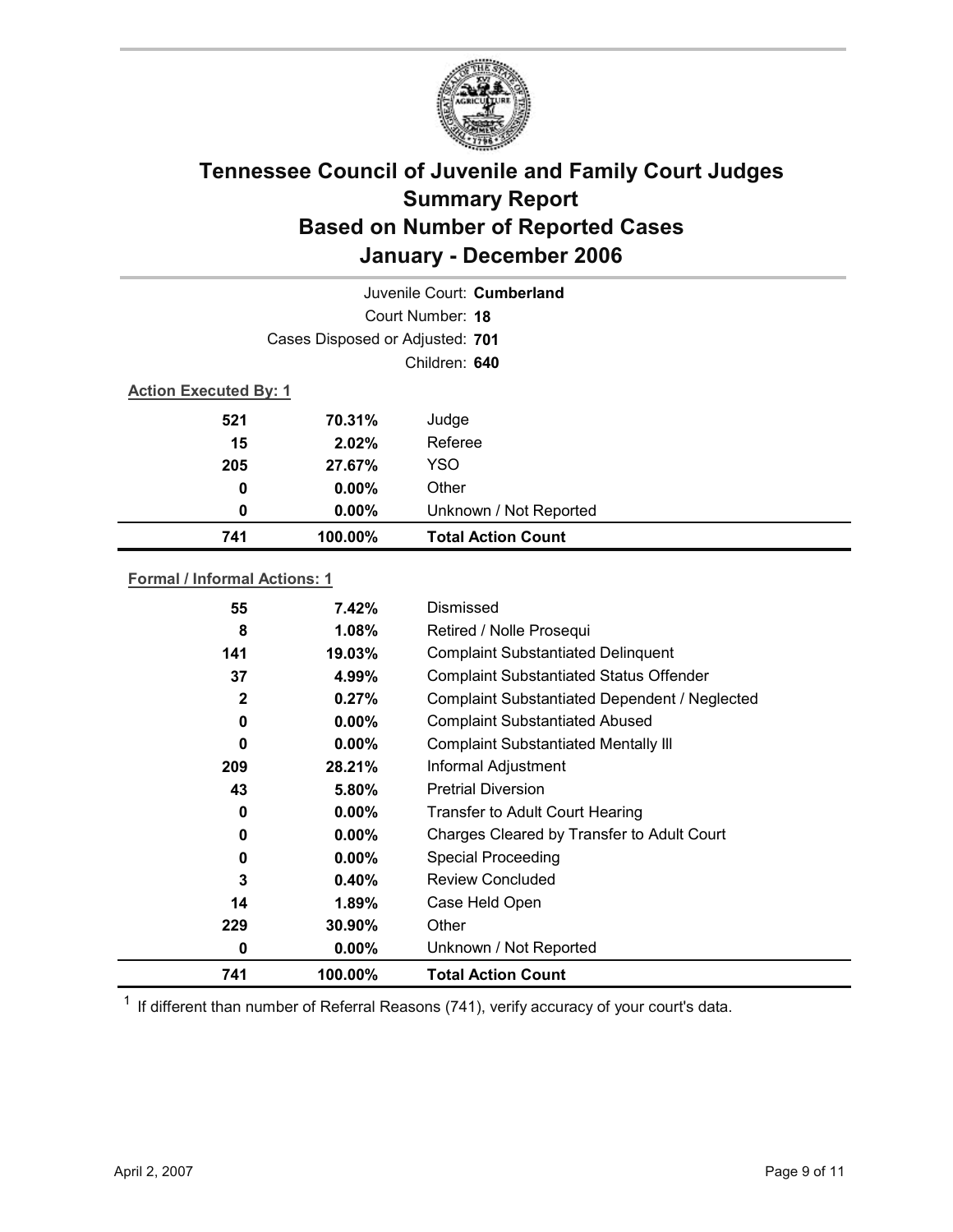

|                                 |                                                       | Juvenile Court: Cumberland                           |  |  |
|---------------------------------|-------------------------------------------------------|------------------------------------------------------|--|--|
| Court Number: 18                |                                                       |                                                      |  |  |
| Cases Disposed or Adjusted: 701 |                                                       |                                                      |  |  |
|                                 |                                                       | Children: 640                                        |  |  |
| <b>Case Outcomes:</b>           | There can be multiple outcomes for one child or case. |                                                      |  |  |
| 89                              | 9.26%                                                 | Case Dismissed                                       |  |  |
| 15                              | 1.56%                                                 | Case Retired or Nolle Prosequi                       |  |  |
| 70                              | 7.28%                                                 | Warned / Counseled                                   |  |  |
| 21                              | 2.19%                                                 | Held Open For Review                                 |  |  |
| 41                              | 4.27%                                                 | Supervision / Probation to Juvenile Court            |  |  |
| 0                               | $0.00\%$                                              | <b>Probation to Parents</b>                          |  |  |
| 1                               | 0.10%                                                 | Referral to Another Entity for Supervision / Service |  |  |
| 11                              | 1.14%                                                 | Referred for Mental Health Counseling                |  |  |
| 25                              | 2.60%                                                 | Referred for Alcohol and Drug Counseling             |  |  |
| 0                               | $0.00\%$                                              | Referred to Alternative School                       |  |  |
| 0                               | 0.00%                                                 | Referred to Private Child Agency                     |  |  |
| 95                              | 9.89%                                                 | Referred to Defensive Driving School                 |  |  |
| 10                              | 1.04%                                                 | Referred to Alcohol Safety School                    |  |  |
| 3                               | 0.31%                                                 | Referred to Juvenile Court Education-Based Program   |  |  |
| 40                              | 4.16%                                                 | Driver's License Held Informally                     |  |  |
| 0                               | 0.00%                                                 | <b>Voluntary Placement with DMHMR</b>                |  |  |
| 0                               | $0.00\%$                                              | <b>Private Mental Health Placement</b>               |  |  |
| 0                               | 0.00%                                                 | <b>Private MR Placement</b>                          |  |  |
| 0                               | $0.00\%$                                              | Placement with City/County Agency/Facility           |  |  |
| 1                               | 0.10%                                                 | Placement with Relative / Other Individual           |  |  |
| 18                              | 1.87%                                                 | Fine                                                 |  |  |
| 33                              | 3.43%                                                 | <b>Public Service</b>                                |  |  |
| 13                              | 1.35%                                                 | Restitution                                          |  |  |
| 0                               | $0.00\%$                                              | <b>Runaway Returned</b>                              |  |  |
| 5                               | 0.52%                                                 | No Contact Order                                     |  |  |
| 0                               | 0.00%                                                 | Injunction Other than No Contact Order               |  |  |
| 1                               | 0.10%                                                 | <b>House Arrest</b>                                  |  |  |
| 0                               | 0.00%                                                 | <b>Court Defined Curfew</b>                          |  |  |
| 0                               | 0.00%                                                 | Dismissed from Informal Adjustment                   |  |  |
| 0                               | 0.00%                                                 | <b>Dismissed from Pretrial Diversion</b>             |  |  |
| 0                               | 0.00%                                                 | Released from Probation                              |  |  |
| 0                               | $0.00\%$                                              | <b>Transferred to Adult Court</b>                    |  |  |
| 0                               | 0.00%                                                 | <b>DMHMR Involuntary Commitment</b>                  |  |  |